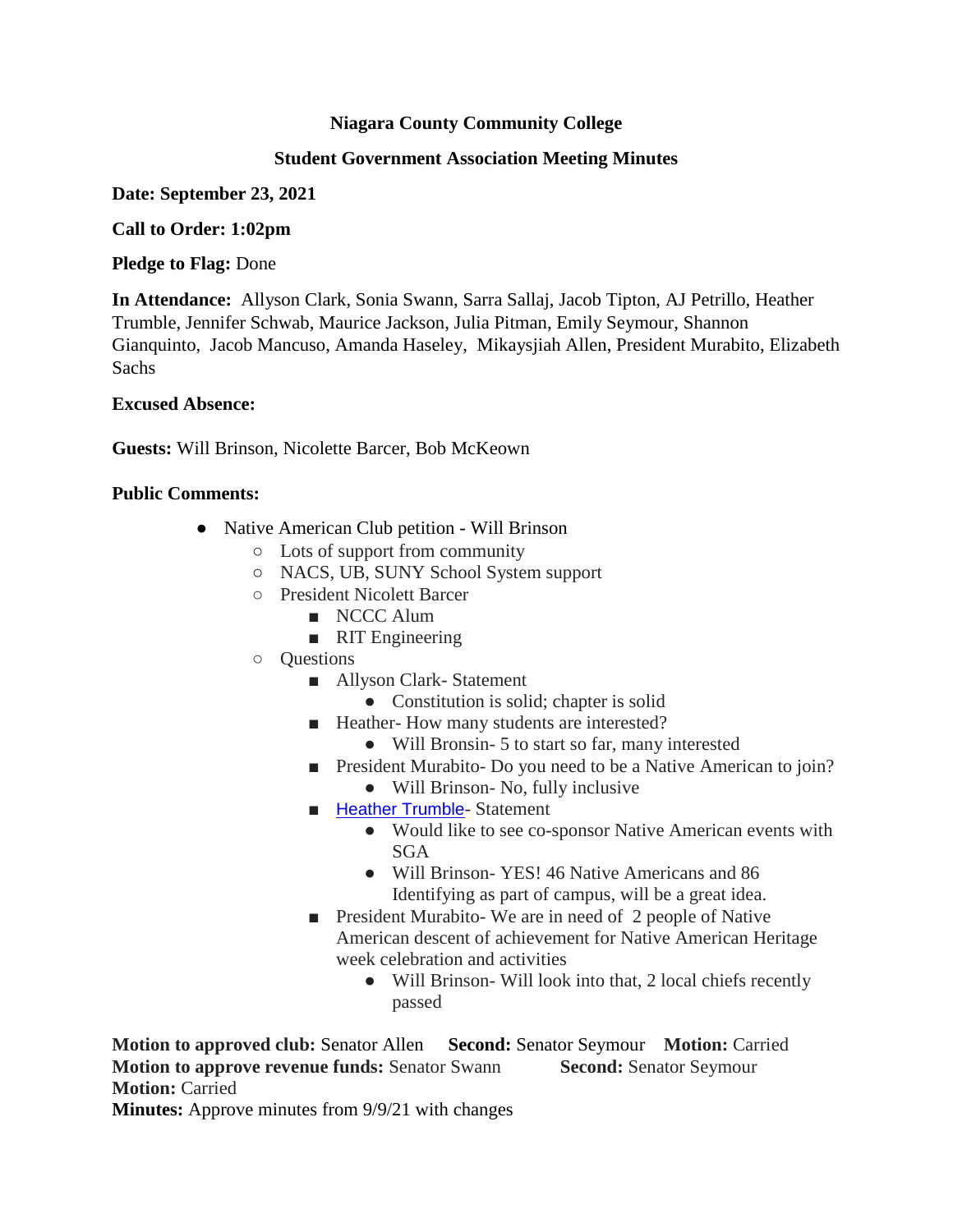● Misspelling of Sachs

**Motion:** Senator Allen **Second:** Senator Seymour

**Motion Pass:** Carried

# **Student Government Presidents Report:**

- Events of the Week
	- 9/28 Club Council G244
	- 9/28 Dave Kelly with dinner 2-7pm mandatory
	- 9/29 Welcome Back Brunch 10 am
	- Hispanic Heritage 9/29 from 11am-1pm in G117
	- Drive-in 10/01 at 8:30pm lot 1
- Club/Committee Updates
	- CAB meetings Monday 2 pm
		- Mocktail 9/27
		- paint and sip 9/30
	- NSLS bi-week Thursday at 2 pm
		- Leadership training  $9/30$
	- Pride meetings Tuesday at 12:30pm
	- CRU meetings Wednesday at 3pm in G117a
- SGA Updates
	- Four Board Elections
		- Secretary, Vice President, Treasurer, Student Event Coordinator
	- Committee meetings
	- Food Pantry-
		- 30 orders this week
		- New home
	- Cheerleading six girls wanting to start it back up
		- Concerns: [Amanda Haseley](mailto:ahaseley@niagaracc.suny.edu)
			- need to speak to an advisor
			- Advisor needs to be there for all practice
			- Must have current physical and their own insurance Jazzy parks Josephine
			- Challenging due to hours available and advisor
			- Self-funded
	- Women's Wrestling team
		- Women's Freestyle Wrestling
		- Concerns: [Amanda Haseley](mailto:ahaseley@niagaracc.suny.edu)
			- Have to be separate from Men's Wrestling.
			- Same rules apply
				- Ally- Grandfather, ok for advisor?
				- Amanda Haseley Yes
	- Dining concerns
		- Rich Johnson to first October meeting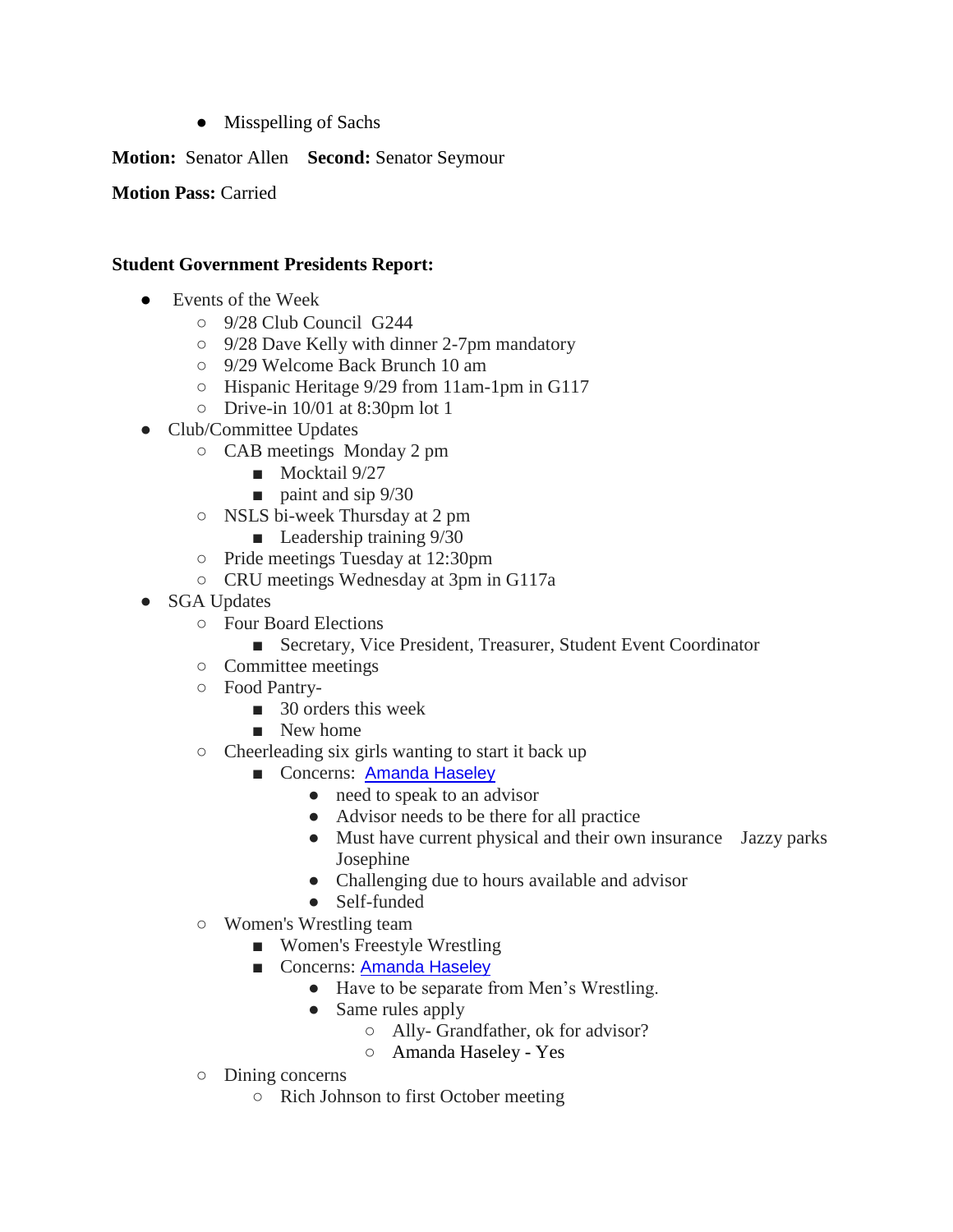- hair in food
- Food out in a timely manner
- President Murabito: Is there a committee?
	- Ally choosing after meeting to set that up
- Julia Pitman please give info to Rich ahead to help facilitate the issues
- Executive Board Elections
	- Vice President
		- Senator Allen nominated herself
			- all in favor
			- Congratulations
	- **Treasure** 
		- No nominations
	- Secretary
		- Senator Swann nominated herself
			- All in favor
			- Congratulations
	- Student Event Coordinator
		- Senator Petrillo and Senator Sallaj both nominated themselves
			- Questions
				- How are your schedules suitable?
					- Sara organize duties excite more organized
					- AJ free every other day not working, time management organized
				- Amanda, what events would you like to plan?
					- Sara paintball Laser tag other clubs involved animals for support something enjoy their time
					- AJ has no ideas-inspired to see what the students are looking for, new to the school
				- Heather, how to represent SGA through the event process?
					- Sara many SGA members are present during planning advertisement more fun and more inclusive
					- AJ- same answer as Sara
				- Sonia, how will you best represent?
					- AJ all students aware of all events, represent by attire, and advertising
					- Sara advertising, wardrobe, relationship with students
				- Maurice, how will you make more events intriguing?
					- AJ advertise and student involving
					- Sara voting on events knowing people

○ AJ won ballot - Congratulations

Ally: motion to amend agenda

Maurice excused for the meeting